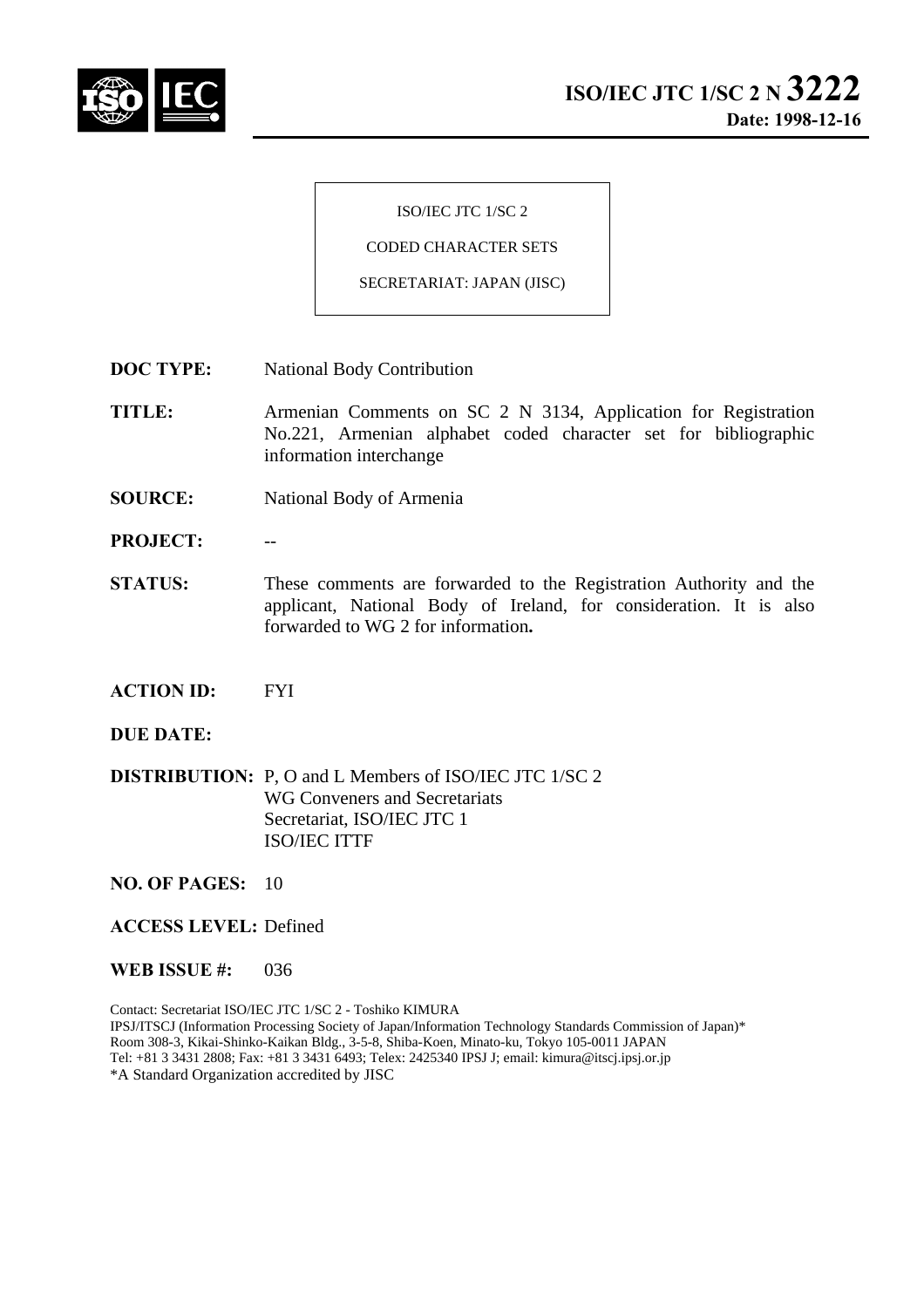

**B**<sup>2</sup>򻐔 <sup>2</sup>ÜÆ Ð<sup>2</sup>Üð<sup>2</sup>äºî àôÂÚ<sup>2</sup>Ü Î <sup>2</sup>è<sup>2</sup>ì ¤ðàôÂÚ <sup>2</sup>ÜÜ ªèÀܺð **êî²Ü¸²ðî²òزÜ, â²ö²¶ÆîàôÂÚ²Ü ºì êºðîÆüÆÎ²òØ²Ü ì²ðâàôÂÚàôÜ ÓÏÐÀÂËÅÍÈÅ ÑÒÀÍÄÀÐÒÈÇÀÖÈÈ, ÌÅÒÐÎËÎÃÈÈ È ÑÅÐÒÈÔÈÊÀÖÈÈ ÏÐÈ ÏÐÀÂÈÒÅËÜÑÒÂÅ ÐÅÑÏÓÁËÈÊÈ ÀÐÌÅÍÈß DEPARTMENT FOR STANDARDIZATION, METROLOGY AND CERTIFICATION UNDER THE GOVERNMENT OF ARMENIA**

**\_\_\_\_\_\_N\_\_\_\_\_\_\_\_\_\_\_**

FAX MESSAGE

Consists of 9 pages

**To: Mr. Toshiko KIMURA Secretariat ISO/IEC JTS 1/SC2** Fax: +81 3 3431 6493

#### **LETTER BALLOT**

Document **ISO/IEC JTC 1/SC 2 N 3134**, Application for Registration No.221, Armenian alphabet coded character set for bibliographic information interchange

This letter ballot is to be returned by each "P" National Body to the JTC 1/SC 2 Secretariat no later than 1998-10-15.

#### *We disapprove the above-referenced for the attached technical reasons*

National Body: SARM Date: 1998-11-16 Signature: dr. G.Mehrabian President of SARM

Secretariat ISO/IEC JTC 1/SC 2 - Room 308-3, Kikai-Shinko-Kaikan Bldg., 3-5-8, Shiba-Koen, Minato-ku, Tokyo 105-0011 JAPAN

Telephone: +81 3 3431 2808; Fax: +81 3 3431 6493; email: kimura@itscj.ipsj.or.jp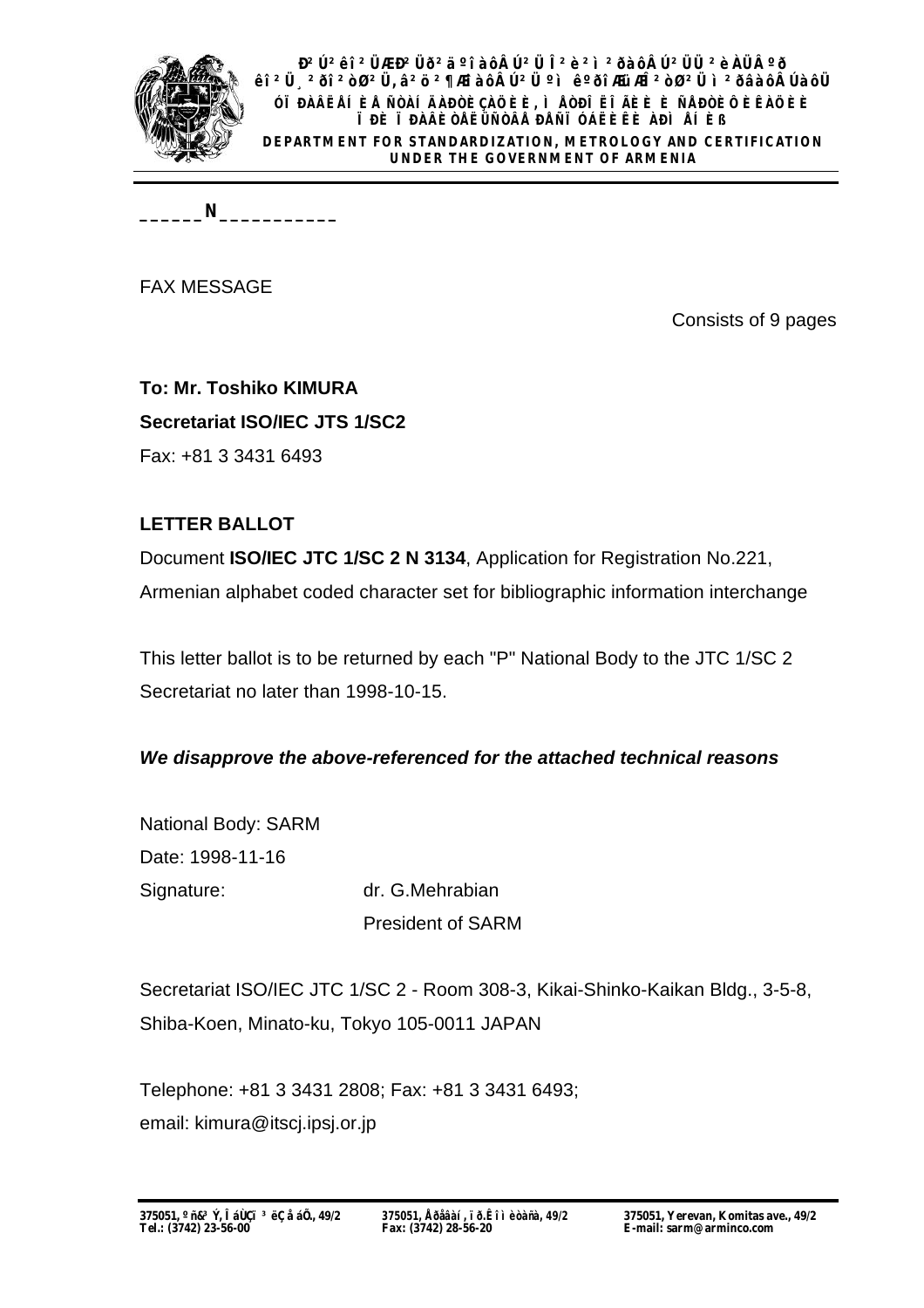# **TECHNICAL REASONS**

Please accept my apology for the late reply to the document ISO/IEC JTC 1/SC 2 N 3134 (Dated 1998-07-06) which was circulated to the SC 2 members for rewiew and comment.

I want to ask you for the temporary postponement of the acceptance N 3134 document because of its serious objection to the Armenian alphabet and grammatical system.

We have the following comments.

I am attaching herewith a comparative list from ISO 10585, ISO/IEC 10646-1 and AST 34.002-97 (Armenian national standard) from where it is obvious:

1. Armenian characters in ISO 10585 and ISO/IEC 10646-1 do not conform to the Armenian national standard AST 34.002-97 and to the Armenian alphabet and grammatical system.

2. About 15 Armenian characters are not included in the ISO standards.

3. In ISO 10585 and ISO/IEC 10646-1 Armenian character sets are different wich is unacceptable.

4. The codes defined in the ISO 10585 and ISO/IEC 10646-1 were never used in Armenia. We are using the codes which are defined in the Armenian national standard AST 34.002-97 and are in practical use.

5. ISO 10585 and ISO/IEC 10646-1 do not conform to the logic of ISO 2022 standard.

We are going to send to the WG2 and WG3 of the ISO/IEC JTC 1/SC 2 the draft amendments to the ISO 8859, ISO 10585 and ISO/IEC 10646-1 standards no later than "\_\_\_\_\_"\_\_\_\_\_\_\_\_\_\_\_\_\_ 1999.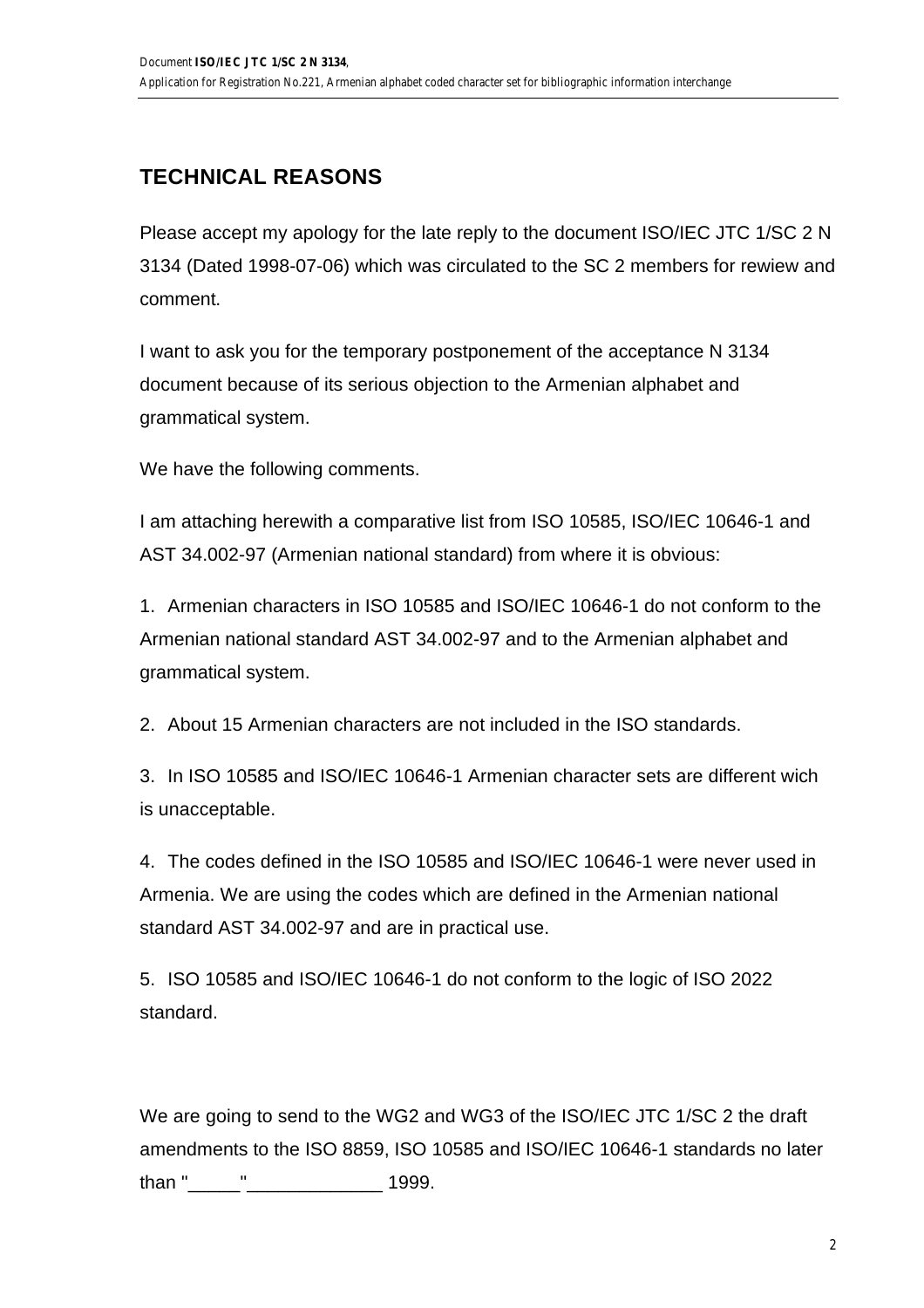### Comparative list from ISO 10585, ISO/IEC 10646-1 and

# AST 34.002-97 (Armenian national standard) standards

| problem      | character                     | name                          | AST 34.002-97     | ISO 10585:1996    | ISO 10646:1993     |
|--------------|-------------------------------|-------------------------------|-------------------|-------------------|--------------------|
|              |                               |                               | $(8 \text{ bit})$ | $(7 \text{ bit})$ | $(16 \text{ bit})$ |
| $\checkmark$ | և                             | LIGATURE «ev»                 | 02/06             | not included      | $U+0587$           |
| $\checkmark$ | SS.                           | <b>ETERNITY SIGN</b>          | 10/01             | not included      | not included       |
| $\checkmark$ | ş                             | <b>PARAGRAPH</b>              | 10/02             | not included      | not included       |
|              | $\ddot{\cdot}$                | <b>FULL STOP</b>              | 10/03             | 04/12             | U+0589             |
| $\checkmark$ | €                             | TEXTS RIGHT PARENTHESIS       | 10/04             | not included      | not included       |
| $\checkmark$ | €                             | <b>TEXTS LEFT PARENTHESIS</b> | 10/05             | not included      | not included       |
| $\checkmark$ | $\rightarrow$                 | RIGHT QUOTATION MARK          | 10/06             | not included      | not included       |
| $\checkmark$ | $\pmb{\langle} \pmb{\langle}$ | LEFT QUOTATION MARK           | 10/07             | not included      | not included       |
| $\checkmark$ |                               | <b>DASH</b>                   | 10/08             | not included      | not included       |
| $\checkmark$ |                               | MIDDLE DOT                    | 10/09             | 07/12             | not included       |
|              | $\mathbf{v}$                  | <b>SEPARATION SIGN</b>        | 10/10             | 04/08             | $U+055D$           |
| $\checkmark$ | $\cdot$                       | <b>TEXTS COMMA</b>            | 10/11             | 04/13             | not included       |
| $\checkmark$ |                               | <b>JOINED LINE</b>            | 10/12             | not included      | not included       |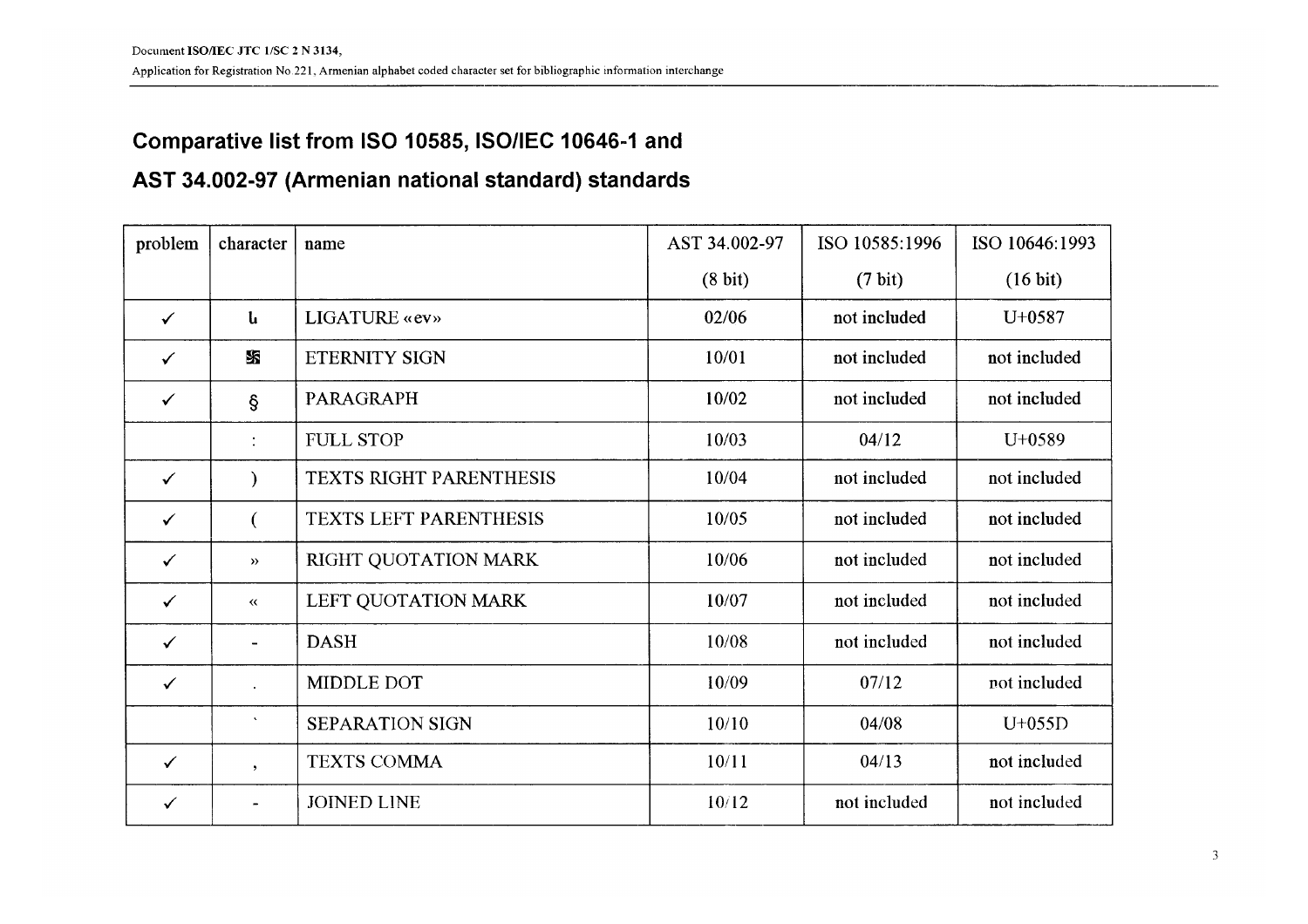Application for Registration No.221, Armenian alphabet coded character set for bibliographic information interchange

| problem      | character           | name                                | AST 34.002-97     | ISO 10585:1996    | ISO 10646:1993 |
|--------------|---------------------|-------------------------------------|-------------------|-------------------|----------------|
|              |                     |                                     | $(8 \text{ bit})$ | $(7 \text{ bit})$ | (16 bit)       |
| $\checkmark$ | $\blacksquare$      | <b>HYPHEN SIGN</b>                  | 10/13             | 07/09             | not included   |
| $\checkmark$ | $\cdots$            | <b>ELLIPSIS POINTS</b>              | 10/14             | not included      | not included   |
|              | $\bar{r}$           | <b>EXCLAMATION SING</b>             | 10/15             | 07/14             | U+055C         |
|              | $\epsilon$          | <b>ACCENT</b>                       | 11/00             | 07/13             | $U+055B$       |
|              | $\pmb{\mathcal{L}}$ | <b>QUESTION MARK</b>                | 11/01             | 04/14             | U+055E         |
|              | $\mathbf{u}$        | CAPITAL LETTER U [ayb]              | 11/02             | 02/01             | $U+0531$       |
|              | <b>u</b>            | SMALL LETTER w [ayb]                | 11/03             | 05/01             | $U+0561$       |
|              | $\mathbf{r}$        | CAPITAL LETTER P [ben]              | 11/04             | 02/02             | $U+0532$       |
|              | $\mathbf{p}$        | SMALL LETTER p [ben]                | 11/05             | 05/02             | $U+0562$       |
|              | $\mathbf{q}$        | CAPITAL LETTER 9 [gim]              | 11/06             | 02/03             | $U+0533$       |
|              | $\mathbf{q}$        | SMALL LETTER q [gim]                | 11/07             | 05/03             | $U+0563$       |
|              | $\mathbf{r}$        | CAPITAL LETTER <i><b>1</b></i> [da] | 11/08             | 02/04             | $U+0534$       |
|              | $\eta$              | SMALL LETTER n [da]                 | 11/09             | 05/04             | $U+0564$       |
|              | $\mathbf{p}$        | CAPITAL LETTER & [yec]              | 11/10             | 02/05             | $U+0535$       |
|              | $\mathbf{h}$        | SMALL LETTER t [yec]                | 11/11             | 05/05             | $U+0565$       |
|              | $\mathfrak Q$       | <b>CAPITAL LETTER 2 [za]</b>        | 11/12             | 02/06             | $U+0536$       |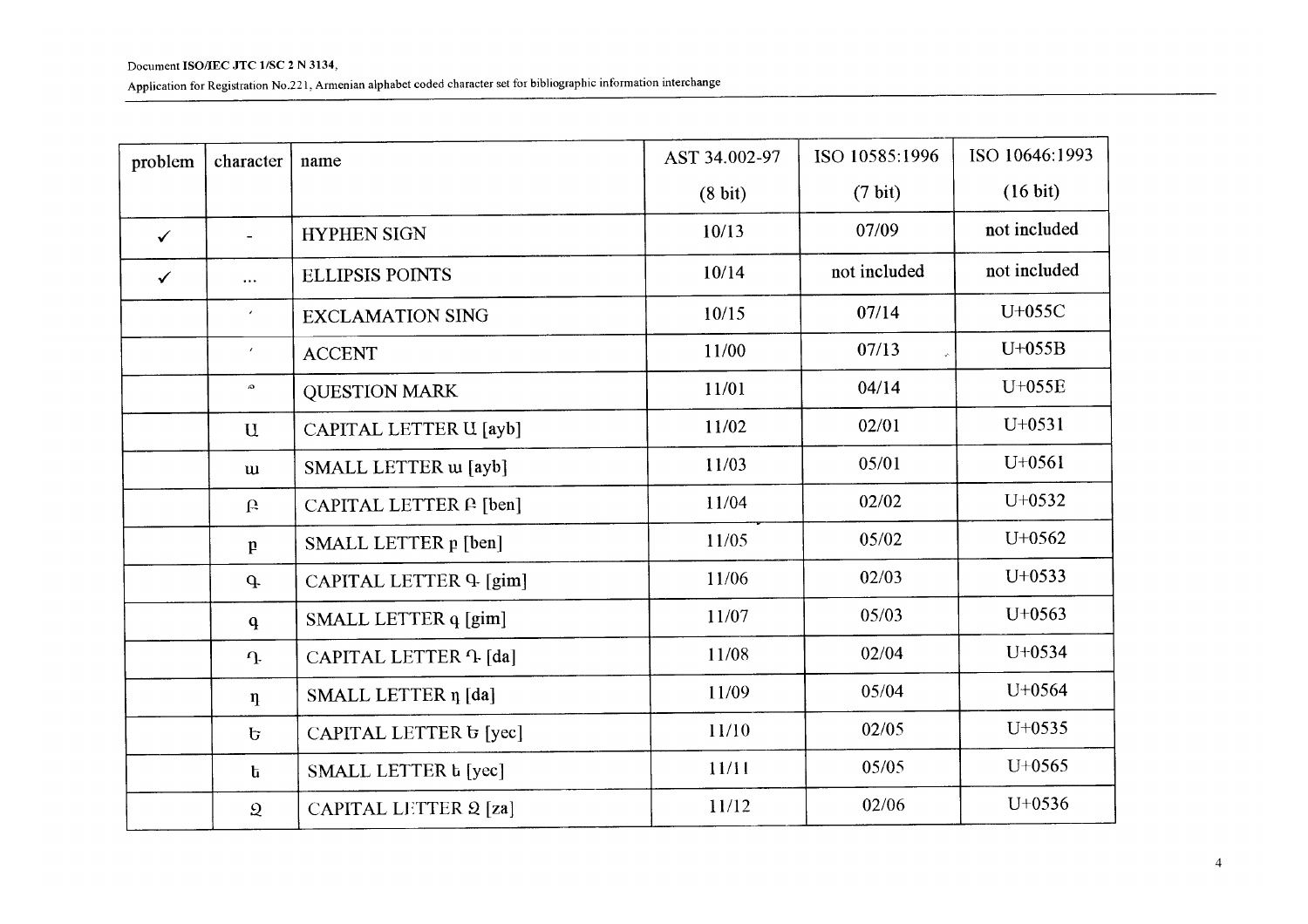$\sim 10^{-5}$ 

| problem | character    | name                          | AST 34.002-97 | ISO 10585:1996    | ISO 10646:1993     |
|---------|--------------|-------------------------------|---------------|-------------------|--------------------|
|         |              |                               | (8 bit)       | $(7 \text{ bit})$ | $(16 \text{ bit})$ |
|         | q            | SMALL LETTER q [za]           | 11/13         | 05/06             | $U+0566$           |
|         | E            | CAPITAL LETTER t [e]          | 11/14         | 02/07             | $U+0537$           |
|         | $\mathbf t$  | SMALL LETTER t [e]            | 11/15         | 05/07             | $U+0567$           |
|         | $\mathbf{C}$ | CAPITAL LETTER <b>C</b> [at]  | 12/00         | 02/08             | $U+0538$           |
|         | $\mathbf{n}$ | SMALL LETTER p [at]           | 12/01         | 05/08             | $U+0568$           |
|         | $\mathbf{p}$ | CAPITAL LETTER @ [to]         | 12/02         | 02/09             | $U+0539$           |
|         | $\mathbf{p}$ | SMALL LETTER p [to]           | 12/03         | 05/09             | $U+0569$           |
|         | $\sigma$     | CAPITAL LETTER $\sigma$ [ze]  | 12/04         | 02/10             | U+053A             |
|         | $\mathbf{d}$ | SMALL LETTER d [ze]           | 12/05         | 05/10             | $U+056A$           |
|         | $\mathbf{h}$ | CAPITAL LETTER <b>h</b> [ini] | 12/06         | 02/11             | $U+053B$           |
|         | $\mathbf{h}$ | SMALL LETTER h [ini]          | 12/07         | 05/11             | U+056B             |
|         | L            | CAPITAL LETTER L [lyun]       | 12/08         | 02/12             | U+053C             |
|         | $\mathbf{1}$ | SMALL LETTER [ [lyun]         | 12/09         | 05/12             | U+056C             |
|         | $\mathbf{b}$ | CAPITAL LETTER Iu[xe]         | 12/10         | 02/13             | $U+053D$           |
|         | $\mathbf{u}$ | SMALL LETTER Ju [xe]          | 12/11         | 05/13             | $U+056D$           |
|         | $\sigma$     | CAPITAL LETTER O [ca]         | 12/12         | 02/14             | $U+053E$           |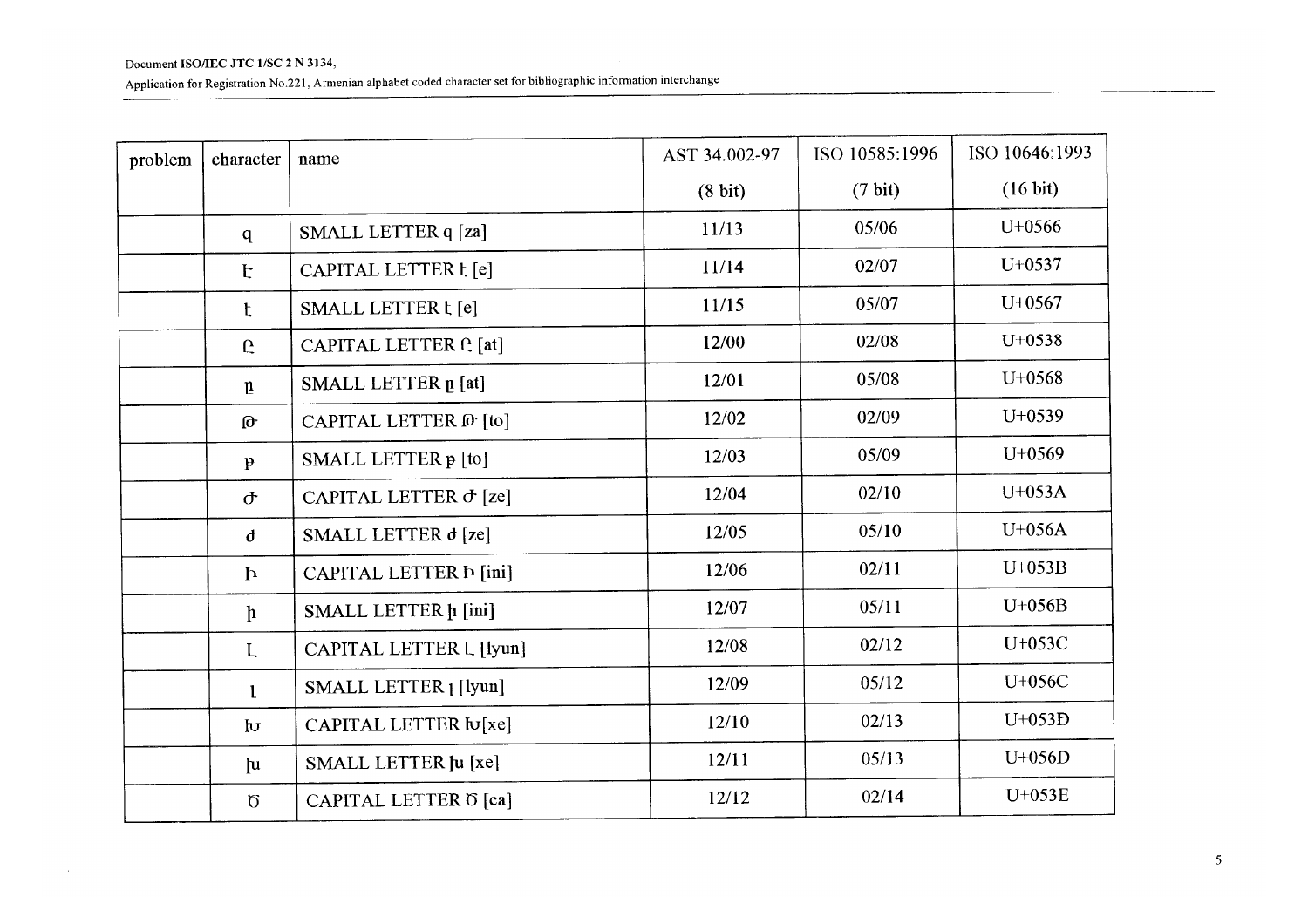Application for Registration No.221, Armenian alphabet coded character set for bibliographic information interchange

| problem | character                 | name                          | AST 34.002-97     | ISO 10585:1996    | ISO 10646:1993     |
|---------|---------------------------|-------------------------------|-------------------|-------------------|--------------------|
|         |                           |                               | $(8 \text{ bit})$ | $(7 \text{ bit})$ | $(16 \text{ bit})$ |
|         | $\sigma$                  | SMALL LETTER δ [ca]           | 12/13             | 05/14             | U+056E             |
|         | $\mathbf{q}$              | CAPITAL LETTER 4 [ken]        | 12/14             | 02/15             | $U+053F$           |
|         | $\mathbf{u}$              | SMALL LETTER $\psi$ [ken]     | 12/15             | 05/15             | $U+056F$           |
|         | $\zeta$                   | CAPITAL LETTER < [ho]         | 13/00             | 03/00             | $U+0540$           |
|         | $\mathbf{h}$              | SMALL LETTER h [ho]           | 13/01             | 06/00             | $U+0570$           |
|         | $\Omega$                  | CAPITAL LETTER 2 [dza]        | 13/02             | 03/01             | $U+0541$           |
|         | å                         | SMALL LETTER à [daz]          | 13/03             | 06/01             | $U+0571$           |
|         | $\Omega$                  | CAPITAL LETTER <i>L</i> [xat] | 13/04             | 03/02             | $U+0542$           |
|         | $\eta$                    | SMALL LETTER η [xat]          | 13/05             | 06/02             | U+0572             |
|         | $\mathbf{\Omega}$         | CAPITAL LETTER 6 [ce]         | 13/06             | 03/03             | $U+0543$           |
|         | 6                         | SMALL LETTER 6 [ce]           | 13/07             | 06/03             | $U+0573$           |
|         | $\ensuremath{\mathrm{U}}$ | CAPITAL LETTER U [men]        | 13/08             | 03/04             | $U+0544$           |
|         | $\mathbf{u}$              | SMALL LETTER ú [men]          | 13/09             | 06/04             | $U+0574$           |
|         | $\mathbf{B}$              | CAPITAL LETTER 3 [hi]         | 13/10             | 03/05             | $U+0545$           |
|         | $\mathbf{J}$              | SMALL LETTER J [hi]           | 13/11             | 06/05             | $U+0575$           |
|         | $\mathbf{U}$              | CAPITAL LETTER U [nu]         | 13/12             | 03/06             | $U+0546$           |

.<br>Dan bertama di kacamatan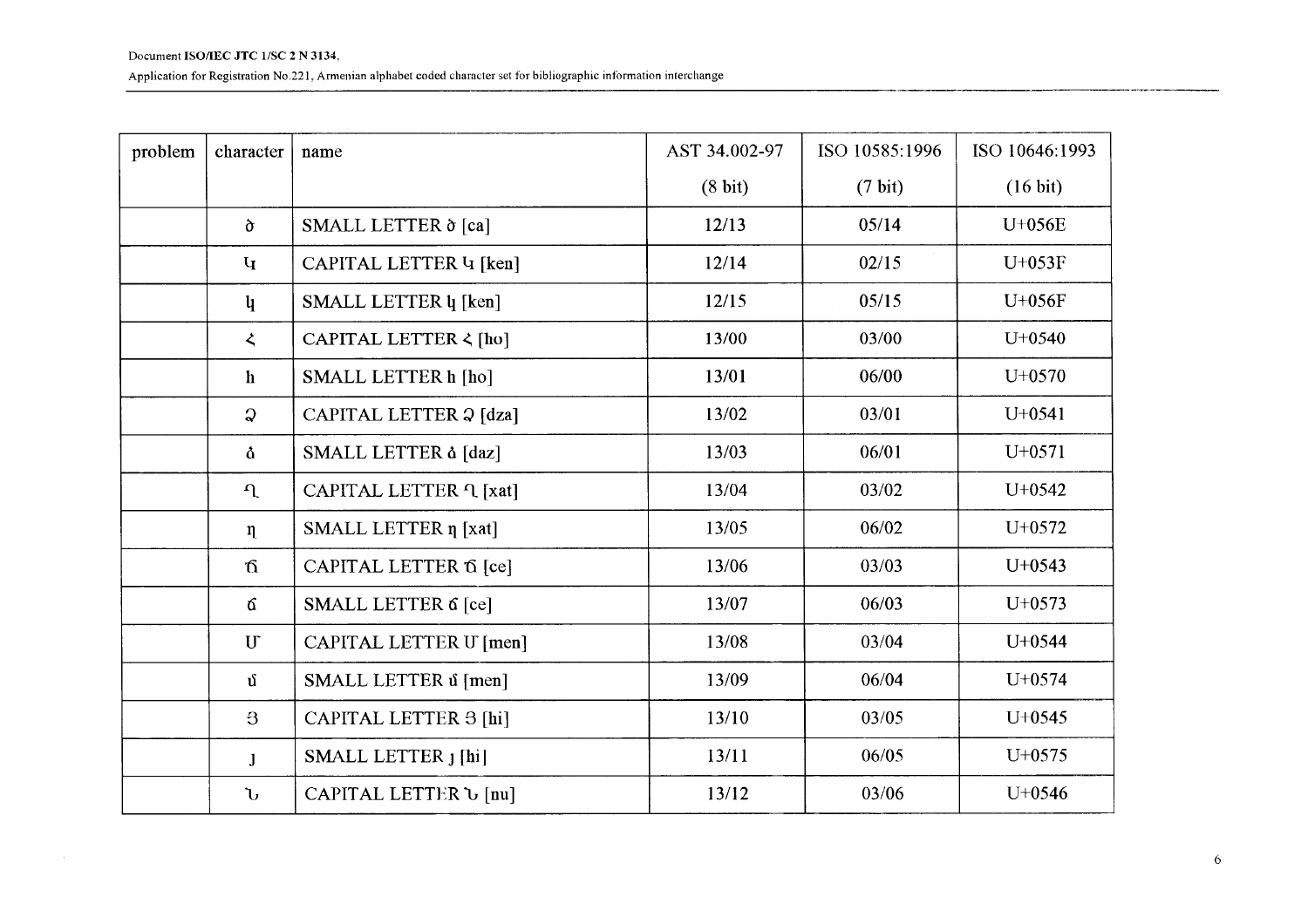| problem | character         | name                             | AST 34.002-97     | ISO 10585:1996    | ISO 10646:1993 |
|---------|-------------------|----------------------------------|-------------------|-------------------|----------------|
|         |                   |                                  | $(8 \text{ bit})$ | $(7 \text{ bit})$ | (16 bit)       |
|         | $\mathbf{G}$      | SMALL LETTER G [nu]              | 13/13             | 06/06             | $U+0576$       |
|         | $\mathbf C$       | CAPITAL LETTER C [ca]            | 13/14             | 03/07             | $U+0547$       |
|         | $\mathbf{2}$      | SMALL LETTER 2 [ca]              | 13/15             | 06/07             | $U+0577$       |
|         | $\Omega$          | CAPITAL LETTER $\Omega$ [vo]     | 14/00             | 03/08             | $U+0548$       |
|         | $\mathbf n$       | SMALL LETTER n [vo]              | 14/01             | 06/08             | $U+0578$       |
|         | $\mathcal{Q}$     | CAPITAL LETTER 2 [ca]            | 14/02             | 03/09             | $U+0549$       |
|         | $\mathbf{\Sigma}$ | SMALL LETTER $\mathfrak{z}$ [ca] | 14/03             | 06/09             | $U+0579$       |
|         | $\eta$            | CAPITAL LETTER <i>II</i> [pe]    | 14/04             | 03/10             | $U+054A$       |
|         | $\mathbf{u}$      | SMALL LETTER u [pe]              | 14/05             | 06/10             | $U+057A$       |
|         | $\Omega$          | CAPITAL LETTER 2 [je]            | 14/06             | 03/11             | $U+054B$       |
|         | $\mathbf{Q}$      | SMALL LETTER 9 [je]              | 14/07             | 06/11             | $U+057B$       |
|         | $\mathbf{u}$      | CAPITAL LETTER IL [ra]           | 14/08             | 03/12             | U+054C         |
|         | $\mathbf n$       | SMALL LETTER n [ra]              | 14/09             | 06/12             | U+057C         |
|         | $\mathbf{U}$      | CAPITAL LETTER U [se]            | 14/10             | 03/13             | $U+054D$       |
|         | $\mathbf u$       | SMALL LETTER u [se]              | 14/11             | 06/13             | $U+057D$       |
|         | Ų                 | CAPITAL LETTER U [vev]           | 14/12             | 03/14             | U+054E         |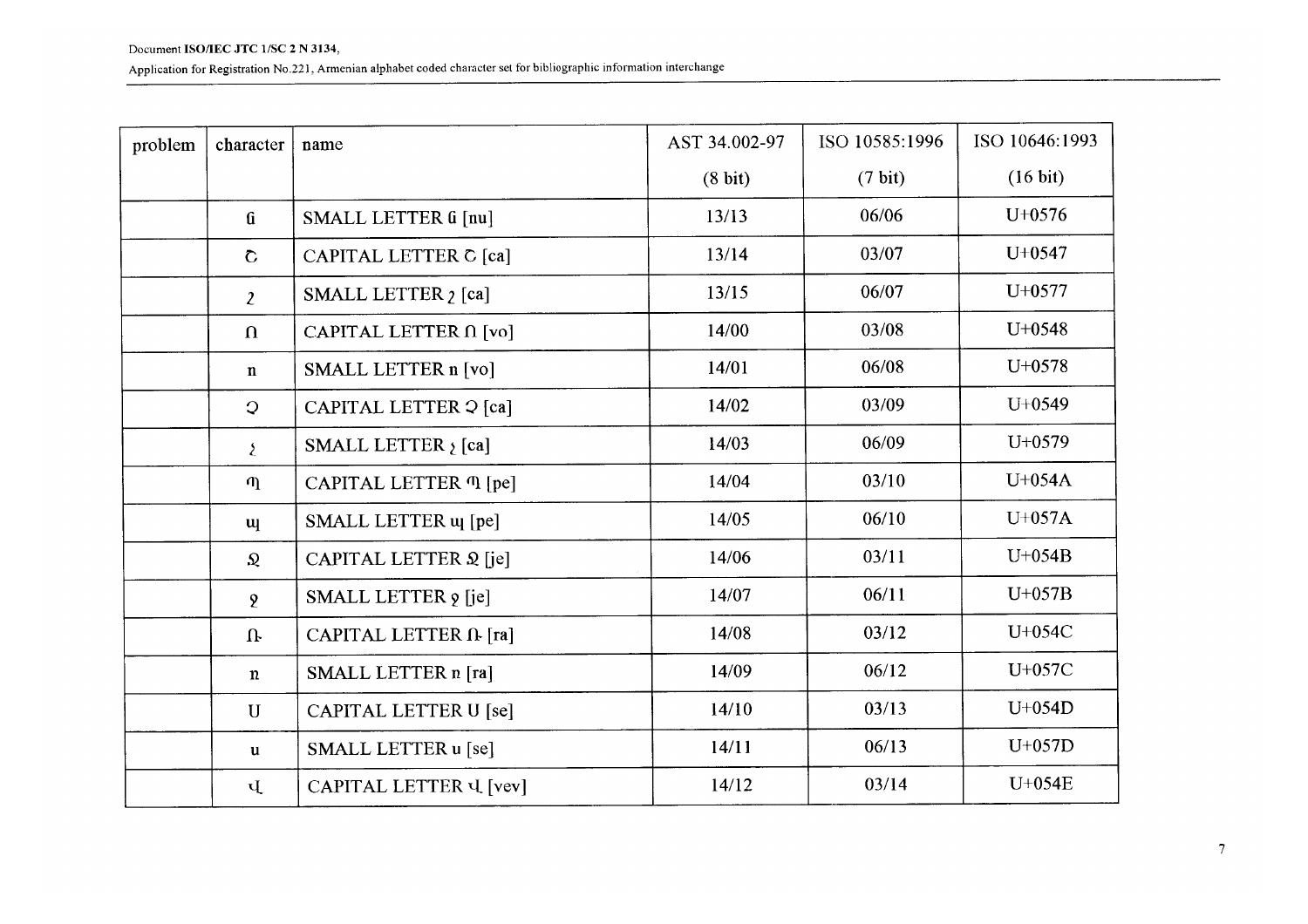| problem | character       | name                       | AST 34.002-97     | ISO 10585:1996    | ISO 10646:1993     |
|---------|-----------------|----------------------------|-------------------|-------------------|--------------------|
|         |                 |                            | $(8 \text{ bit})$ | $(7 \text{ bit})$ | $(16 \text{ bit})$ |
|         | $\mathbf{u}$    | SMALL LETTER $\psi$ [vev]  | 14/13             | 06/14             | U+057E             |
|         | S               | CAPITAL LETTER S [tyun]    | 14/14             | 03/15             | U+054F             |
|         | $\mathbf{u}$    | SMALL LETTER un [tyun]     | 14/15             | 06/15             | U+057F             |
|         | $\mathbf{r}$    | CAPITAL LETTER P [re]      | 15/00             | 04/00             | $U+0550$           |
|         | $\mathbf n$     | SMALL LETTER p [re]        | 15/01             | 07/00             | U+0580             |
|         | $\mathbf{8}$    | CAPITAL LETTER 3 [co]      | 15/02             | 04/01             | $U+0551$           |
|         | $\mathbf{g}$    | SMALL LETTER g [co]        | 15/03             | 07/01             | $U+0581$           |
|         | $\mathbf{F}$    | CAPITAL LETTER F [vyun]    | 15/04             | 04/02             | $U+0552$           |
|         | $\mathbf{1}$    | SMALL LETTER 1 [vyun]      | 15/05             | 07/02             | $U+0582$           |
|         | $\Phi$          | CAPITAL LETTER Φ [pyur]    | 15/06             | 04/03             | $U+0553$           |
|         | $\mathbf{\psi}$ | SMALL LETTER $\psi$ [pyur] | 15/07             | 07/03             | $U+0583$           |
|         | $\mathbf{Q}$    | CAPITAL LETTER P [ke]      | 15/08             | 04/04             | U+0554             |
|         | $\mathbf{p}$    | SMALL LETTER p [ke]        | 15/09             | 07/04             | U+0584             |
|         | $\overline{O}$  | CAPITAL LETTER O [0]       | 15/10             | 04/05             | $U+0555$           |
|         | $\mathbf{o}$    | SMALL LETTER o [o]         | 15/11             | 07/05             | $U+0585$           |
|         | $\mathbf{r}$    | CAPITAL LETTER \$ [fe]     | 15/12             | 04/06             | $U+0556$           |